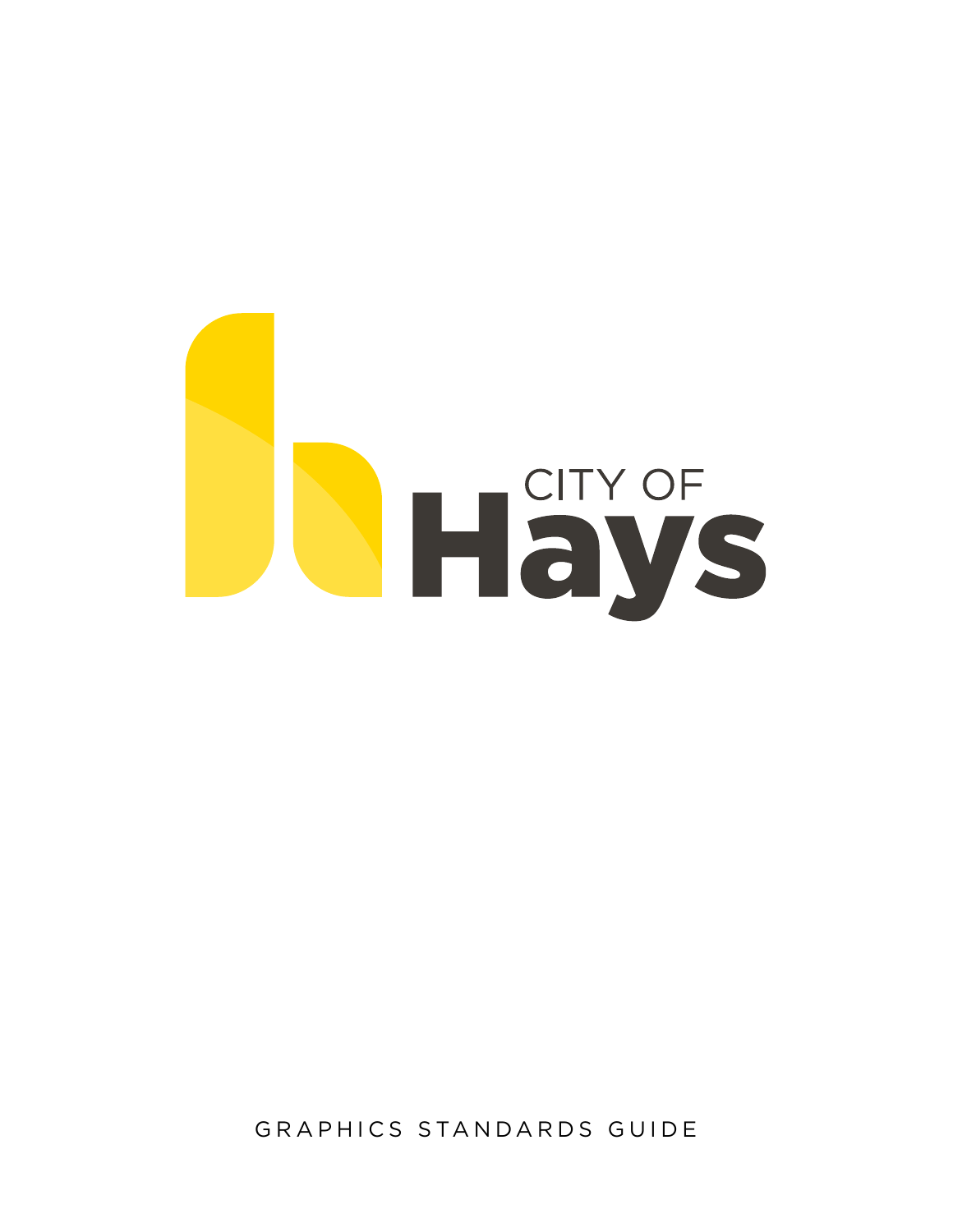

## **PRIMARY LOGO**

This City of Hays logo should never be re-created or re-typeset. To maintain consistency, a cohesive balance, and a strong visual identity, the City of Hays logo should only be used from existing digital files.



## **CLEAR ZONE**

The City of Hays logo should always have an area of open space or "clear zone" around it. No other graphic elements should fall within this area around the logo.

Where the "X" is equal to the height of the capital (H) in the word "Hays", leave at least X amount of clearance on all sides of the logo.



## **MINIMUM SIZES**

The City of Hays logo should always be used at an appropriate size to make sure it is legible. When the primary logo is used, it should be no smaller 1.0625 than 1.0625" at its widest point.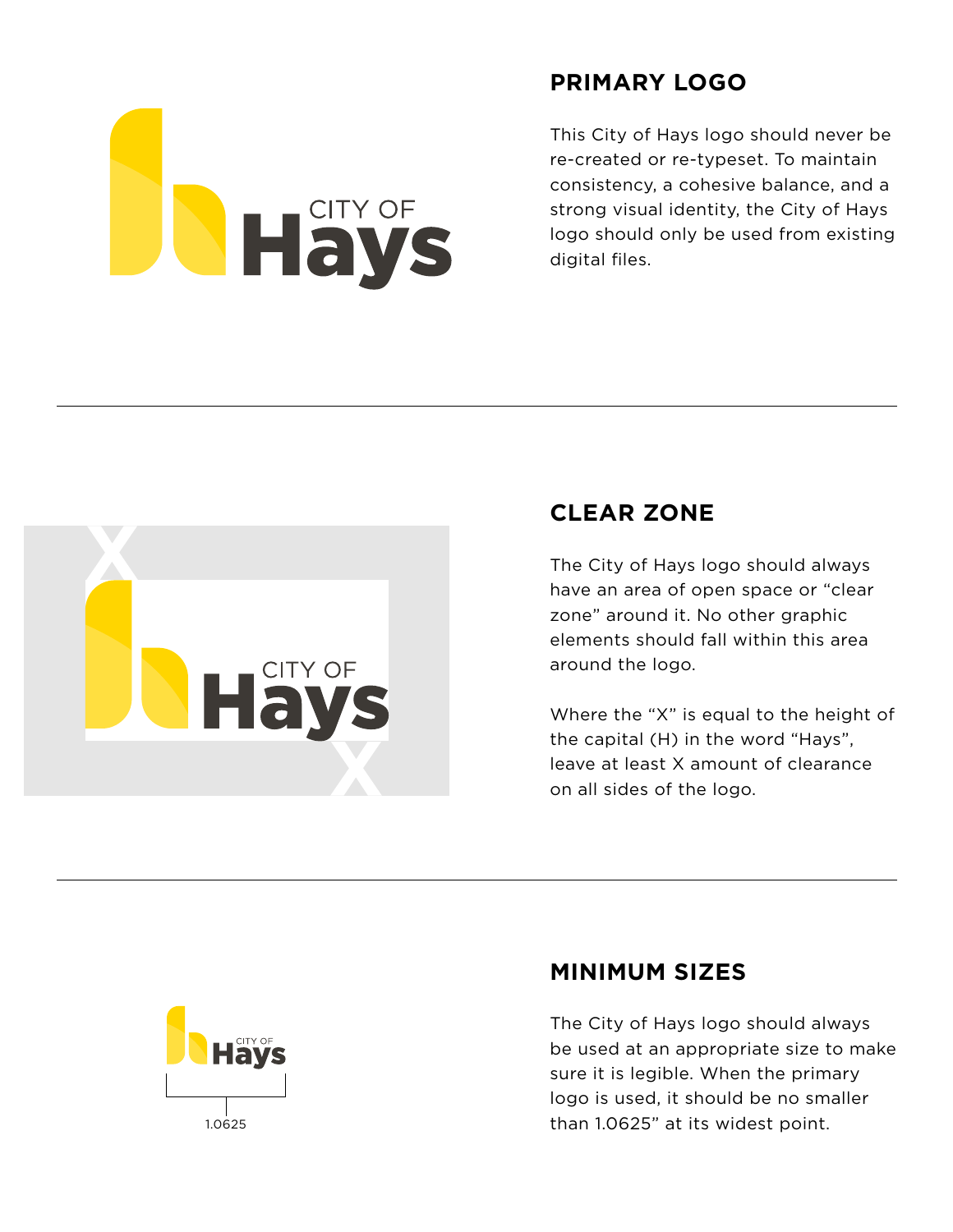# Hays

# **COLOR PALETTE**

This City of Hays logo is composed of 2 colors with a tint of 25% through the abstract (h) logo.

Four-color process printing is the preferred option for printing. When the logo is used on the web or on screen, the RGB format should be used. Four-color process, Pantone and RGB formulas are listed below.



## **LOGO FONT**

Gotham Book and Gotham Black are the two fonts for the City of Hays text of the logo.

## Gotham Book

ABCDEFGHIJKLMNOPQRSTUVWXYZ abcdefghijklmnopqrstuvwxyz 1234567890@#\$%&!?:;

## Gotham Black ABCDEFGHIJKLMNOPQRSTUVWXYZ abcdefghijklmnopqrstuvwxyz 1234567890@#\$%&!?:;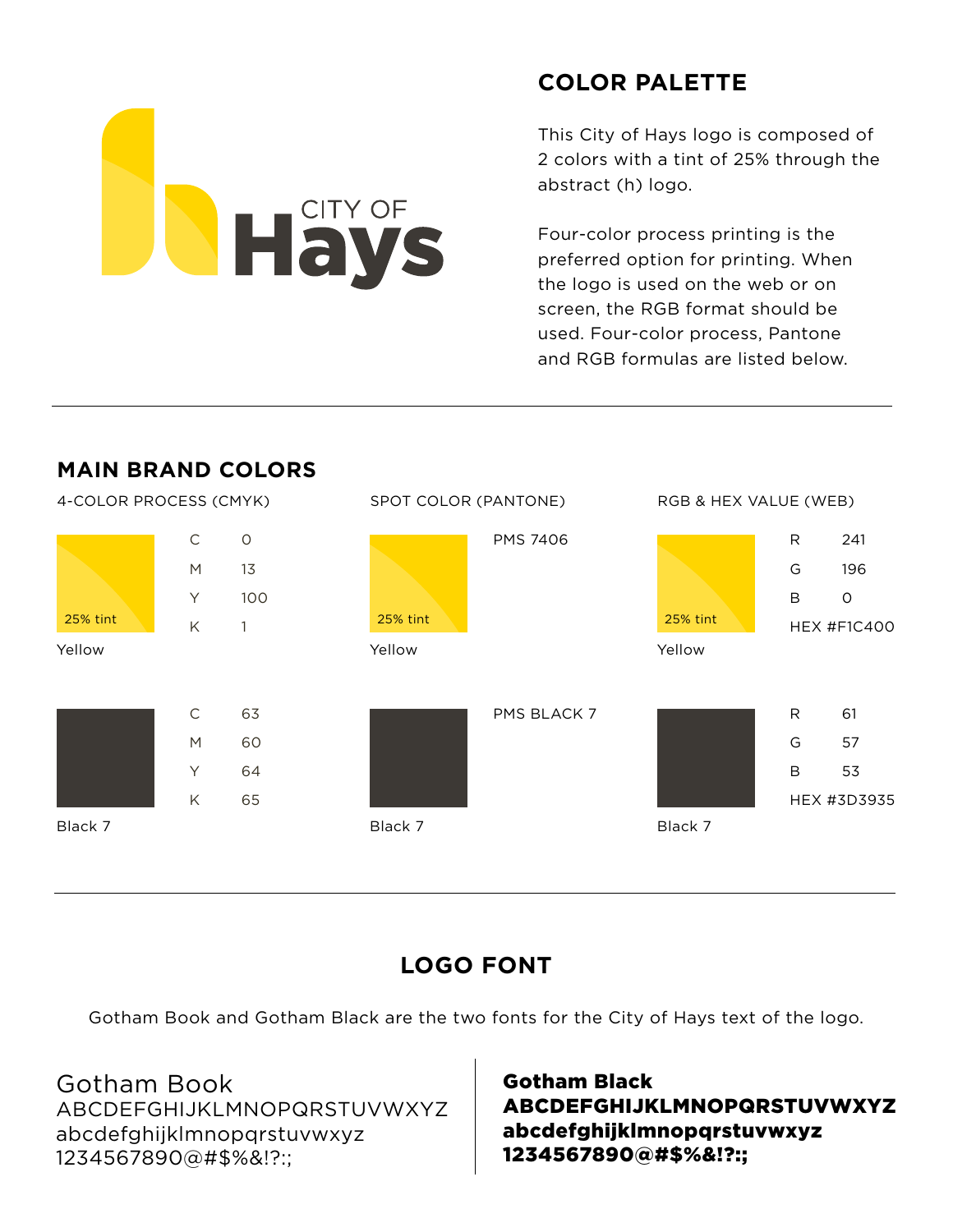# **NHAVS**

## **GRAYSCALE LOGO**

This is a version of the City of Hays logo in grayscale, and will be used when only black ink is available. All elements of this logo are varying shades of black.

# **THAYS**

## **ONE-COLOR LOGO**

This is a version of the City of Hays logo in one-color, and will be used when only one-color printing is available. All elements of this logo are one solid color.



# **ONE-COLOR REVERSE LOGO**

This is a version of the City of Hays logo in one-color, and will be used only when the logo appears on black or another dark color. All elements of this logo are white.